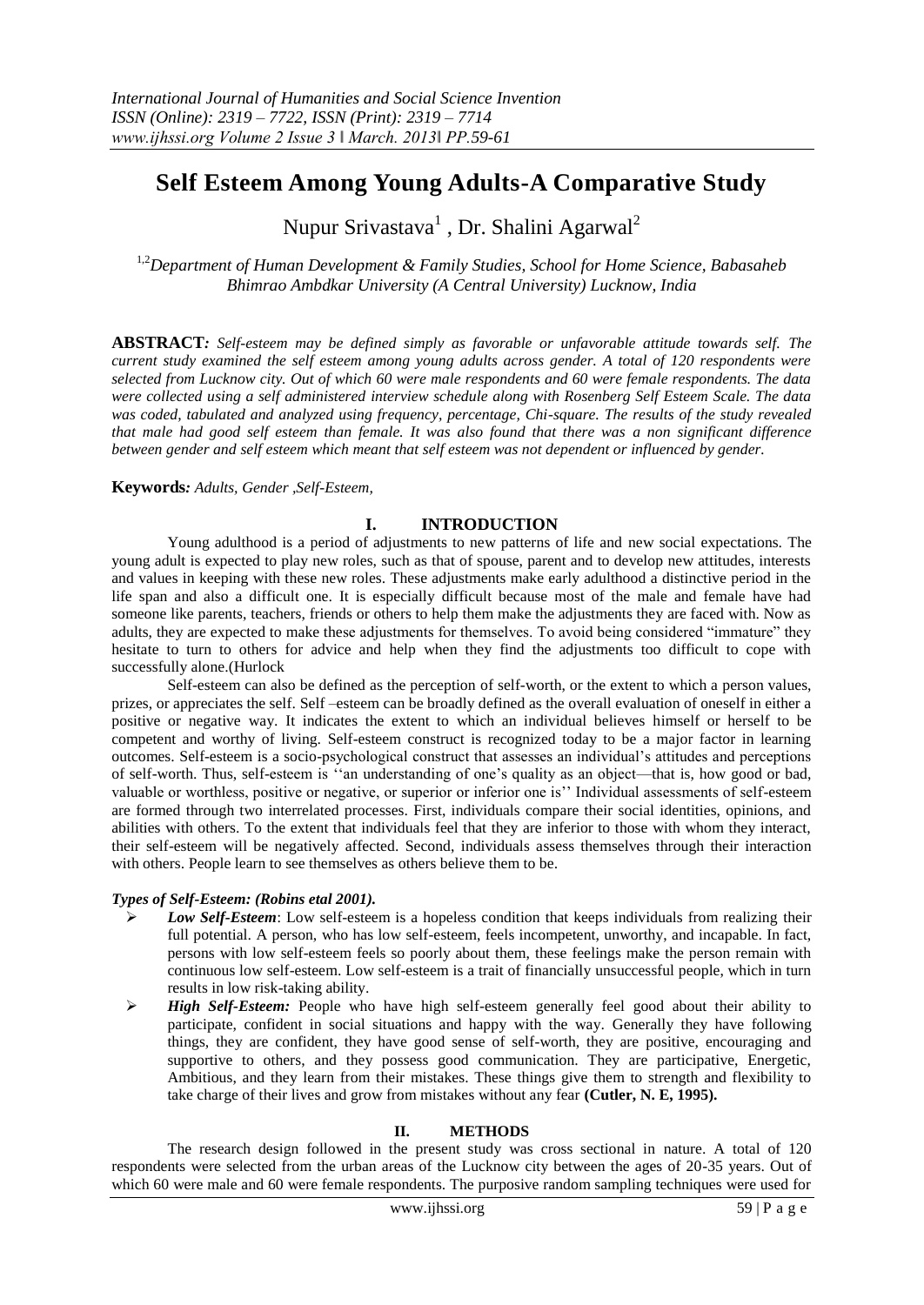the selection of samples. The data were collected using a self administered interview schedule along with Rosenberg Self-Esteem Scale (Rosenberg, 1965). The data was then coded, scored, tabulated and analyzed by using relevant statistical procedures. The data analysis was done using descriptive statistics in terms of frequency, percentages and Chi-Square test.

| Table 1 Distribution of the respondents according to age |                                                           |                         |                           |                           |
|----------------------------------------------------------|-----------------------------------------------------------|-------------------------|---------------------------|---------------------------|
| S.NO                                                     | THE<br>AGE<br>OF<br><b>RESPONDENTS</b><br><b>IN YEARS</b> | <b>MALE</b><br>$(N=60)$ | <b>FEMALE</b><br>$(N=60)$ | <b>TOTAL</b><br>$(N=120)$ |
|                                                          | $20 - 25$                                                 | 19(31.6)                | 26(43.4)                  | 45(37.5)                  |
|                                                          | $26 - 30$                                                 | 25(41.6)                | 17(28.3)                  | 42(35.0)                  |
| $\overline{3}$                                           | $31 - 35$                                                 | 16(26.6)                | 17(28.3)                  | 33(27.5)                  |

### **III. RESULTS AND DISCUSSION**

## The general profile of the respondents was studied in terms of their age, occupation and marital status

### **(***Figures in parentheses indicate percentages)*

The above table showed that 31.6 percent male and 43.4 percent female respondents were belonging to age group 20-25 years whereas 41.6 percent male and 28.3 percent female respondents were belonging to age group 26-30 years and also 26.6 percent male and 28.3 percent female respondents were belonging to age group 31-35 years.

| S.NO | <b>OCCUPATION</b> | <b>MALE</b><br>$(N=60)$ | <b>FEMALE</b><br>$(N=60)$ | <b>TOTAL</b><br>$(N=120)$ |
|------|-------------------|-------------------------|---------------------------|---------------------------|
|      | <b>WORKING</b>    | 42(70)                  | 33(55)                    | 75(62.5)                  |
|      | NON WORKING       | 6(10)                   | -                         | 6(5)                      |
|      | <b>STUDENT</b>    | 12(20)                  | 27(45)                    | 39(32.5)                  |

## *Table 2 Distribution of the respondents according to occupation*

*(Figures in parentheses indicate percentage)*

It is evident from the above table that 70 percent male respondents and 55 percent female respondents were working. However only 6 percent male respondents were non working. **Table 3 Distribution of respondents according to marital status**

| S.NO | Table 5 Distribution of respondents according to marital status<br><b>MARITAL</b><br><b>STATUS</b> | <b>MALE</b><br>$(N=60)$ | <b>FEMALE</b><br>$(N=60)$ | <b>TOTAL</b><br>$(N=120)$ |
|------|----------------------------------------------------------------------------------------------------|-------------------------|---------------------------|---------------------------|
|      | Unmarried                                                                                          | 18(30)                  | 27(45)                    | 45(37.5)                  |
|      | Married                                                                                            | 42(70)                  | 33(55)                    | 75(62.5)                  |

**(***Figures in parentheses indicate percentages)*

From the above table it was clearly observed that 30 percent male respondents and 27 percent female respondents were unmarried whereas 70 percent male respondents and 55 percent female respondents were married.

*The major findings of the study were as follows-*

| S.NO | <b>SELF</b><br>OF<br><b>LEVELS</b><br><b>ESTEEM</b> | <b>MALES</b><br>$(N=60)$ | <b>FEMALES</b><br>$(N=60)$ | TOTAL<br>$(N=120)$ |
|------|-----------------------------------------------------|--------------------------|----------------------------|--------------------|
|      | Low(below15)                                        | 1(1.67)                  | $\overline{\phantom{0}}$   | 1(0.8)             |
| 2    | Normal $(15-25)$                                    | 47(78.3)                 | 50(83.3)                   | 97(80)             |
| 3    | Good(above25)                                       | 12(20)                   | 10(16.7)                   | 22(18.3)           |

*(Figures in parentheses indicate percentage)*

The above table showed that very few 0.8 percent respondents were having low self esteem. More than half 78.3 percent male respondents were having normal self esteem whereas 83.3 percent female respondents were having normal self esteem. Twenty percent male respondents were having good self esteem and ten percent female respondents had good self esteem. It was seen that female respondents were more with normal self esteem as compared to males and also males had good self esteem as compared to females.